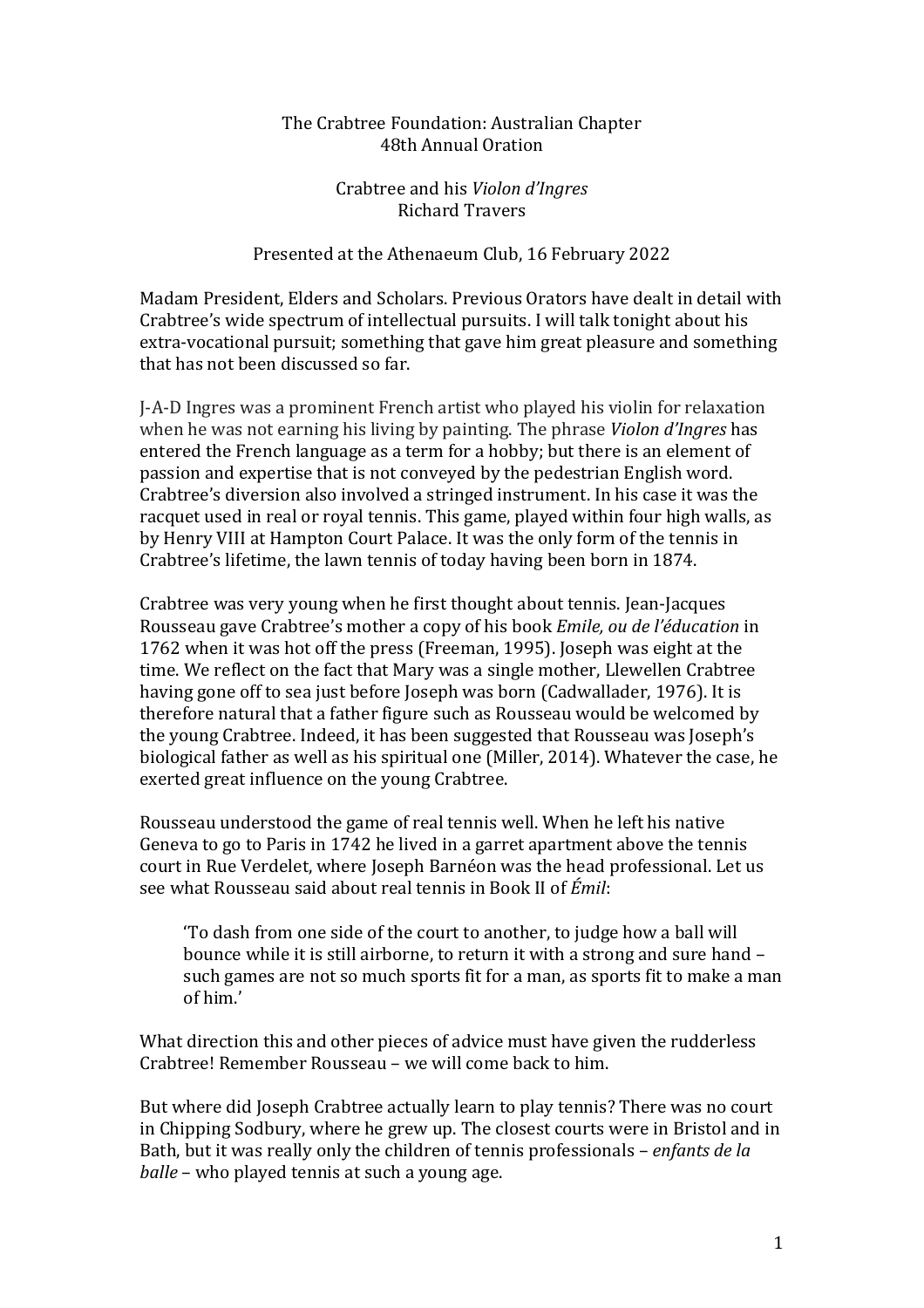We can be pretty sure that Crabtree played on the Fives courts at Eton College, before he was expelled. (Harte, 1988). We recognise handball as being the ancestor of tennis; real tennis is still called *paume* – the palm of the hand – in France.

In 1772 Crabtree went to Queen's College at Oxford University. He thus encountered real tennis for the first time on the one of the two courts there, in Oriel Street or Merton Street. He was, however, sent down six months after admission for writing satirical verses about his tutor (Sutherland, 1954). He would have had time to pick up only the most basic elements of the game, and even less understanding of it. He was than employed for a short while as a bookbinder in the library of Cambridge University (Brown, 1955), but the tennis court there was at Pembroke College and reserved for the use of students and academic staff.

The next decade of Crabtree's life was spent in England, with trips to Sweden and the Low Countries (Freeman, 1995) and to Germany (Larrett, 1981). Did he play tennis between 1773 and 1783? Probably not; but to quote Orator Brown (1955), 'this is precisely the period of Crabtree's life that we know least about.'

It thus seems definite that Joseph Crabtree only really came to grips with tennis at the age of 29, when he went to join his Uncle Oliver in Orléans in the firm of Crabtree & Hillier, wine merchants, as a *négociant*. (Sutherland, 1954).

Hillier is the anglicised form of the French name Illiers. Oliver Crabtree spelt it Hillier when he registered the firm's name because he assumed that the French were exhibiting their usual inability to deal satisfactorily with the aspirate. Illiers, the local partner in the firm, was a member of the prominent family in Orléans, after whom a street is named. Joseph Crabtree felt that he should likewise adopt a French version of his aggressively English name. Since there was no direct translation of 'Crabtree,' Joseph chose *De la Pommeraye* (the apple orchard) as the optimal rendition (Tancock, 1960).

There were once many tennis courts in Orléans, including the *Jeu de la*  Salamandre in Rue d'Illiers.<sup>1</sup> That court and most of the others had gone by Crabtree's time. The two remaining courts were those called the *Caille* (quail) in Rue d'Escures, which had a café attached to it, and the *Caves* (cellars) near the old cemetery in Rue des Bons Enfants. Although the 'court of the cellars' suggests a link with the wine business, the sociable Crabtree would likely have chosen the one with the café.

For some years after his arrival in Orléans Joseph lived with his Uncle Oliver but in 1790 he found more congenial lodgings with Paul Vallon (Sutherland, 1954). Vallon was a notary's clerk described 'one of the wittiest men…with an excellent heart.'<sup>2</sup> How much more congenial he sounds than his Uncle Oliver, who has been called 'a petty tyrant'! (Sutherland, 1954)

The twenty-five year-old Annette Vallon came to visit her brother Paul in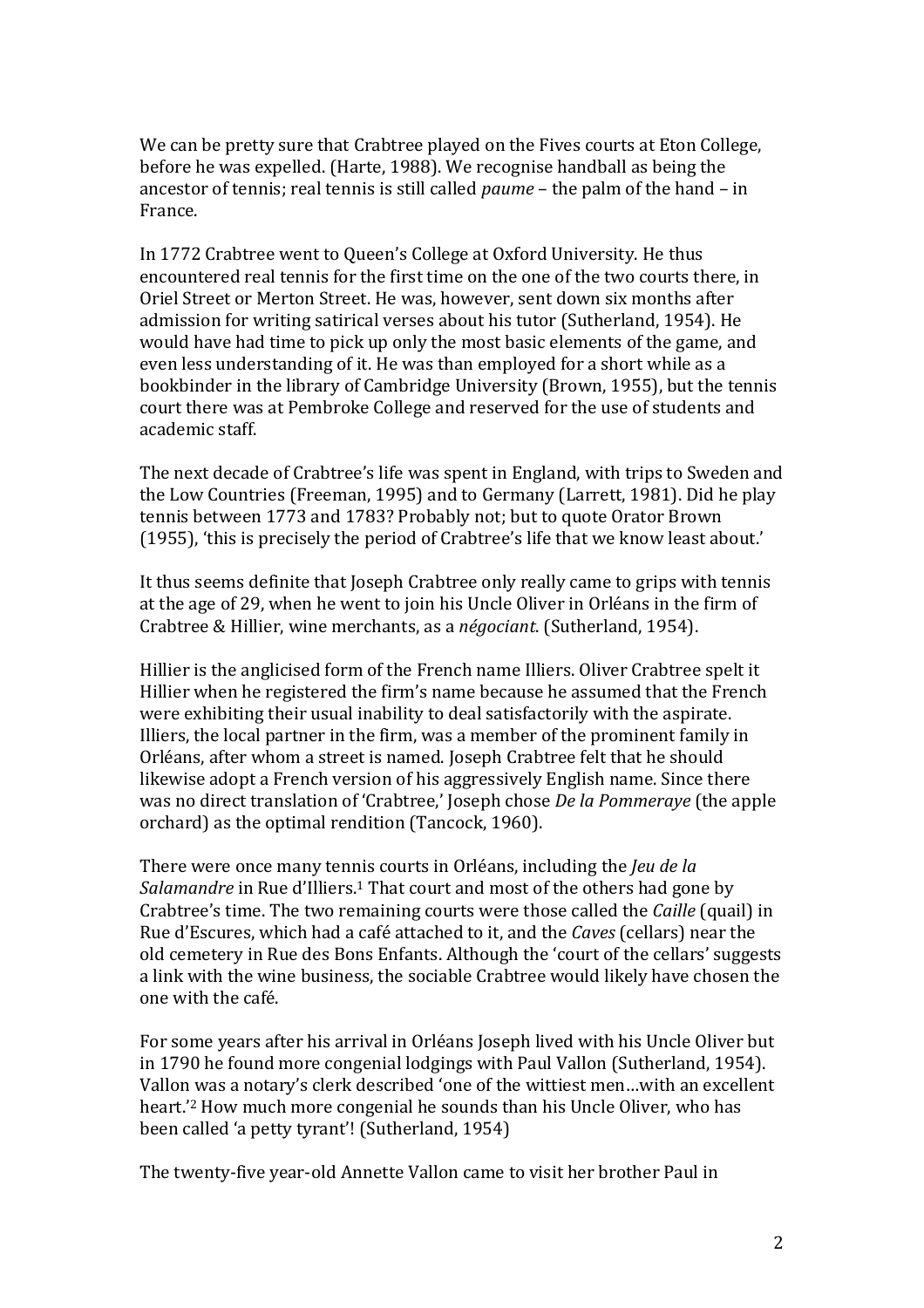Orléans. You will not be surprised that when she met Crabtree she was inevitably and deeply attracted to the young poet. One thing led to a mother, as the saying goes, and Caroline Vallon was conceived. Shortly before the birth William Wordsworth came to Orléans to pay his respects to his brother poet. Having met and liked Annette Vallon and realising the awkwardness of the situation in which Crabtree found himself, he asked the young couple if it would helpful for him to assume paternity (Sutherland, 1954). Annette agreed, seemingly with less alacrity than Joseph. Even so, Crabtree needed to find alternative accommodation, preferably just outside Orléans.

He bought himself a small country property, which he called, inevitably, *La Pommeraye*. It was just to the east of the CBD, on eight acres of land including a vineyard. The house suited him so well that he did not sell it until 1824, long after he had left Orléans. A good description of the property is given in the auction notice.<sup>3</sup>

It was a modest two-storey house with a vaulted cellar underneath it, to cater for Crabtree's commercial activities. We are told that it had an English garden. Crabtree had built himself a small tennis court. It was just 66 ft. long, but this was common in renaissance Italy. By the time of the sale the court had been converted into a barn, which is only to be expected. Throughout France nearly all tennis courts were used for some other purpose. Often they were converted into theatres for visiting acting companies: Molière started his acting career in a tennis court.

Crabtree left Orléans in 1793, in the months between the execution of Louis XVI and the start of the Reign of Terror, when things really started to get nasty in France. He moved back to London. Here he played his tennis at the court in James Street, Haymarket.

The Haymarket court had been a very active one, enjoying royal patronage, but the gloom of the French revolution had its effect in England too. Crabtree was one of the few who kept the tennis court alive. The most notable of his fellowmembers was that excellent player – and dandy – Scrope Berdmore Davies. A recently-discovered cache of Scrope Davies' papers shows that he won a lot of money at tennis in the first two decades of the nineteenth century. 4

A fact of great significance to us is that the French tennis ball was quite different to the English tennis ball. They were – and still are – made by hand on the same principles, but the French ball was harder than the English ball and was covered with cloth that was less fluffy. The result was that it flew faster through the air and reacted more severely to cut. It was altogether a more lively ball. 5

It was also valuable. In Orléans the balls were kept in a *blouse*, a pit covered by a stout wooden grate that could be locked to prevent theft. Small wonder then that Crabtree brought a supply of the coveted balls with him when he left France. In 1816 they were mislaid, which caused him much distress. He made an anguished note in his diary – "I lost my precious balls today." This statement has been taken by Orator Tattersall (1978) to mean that Crabtree had undergone a sex-change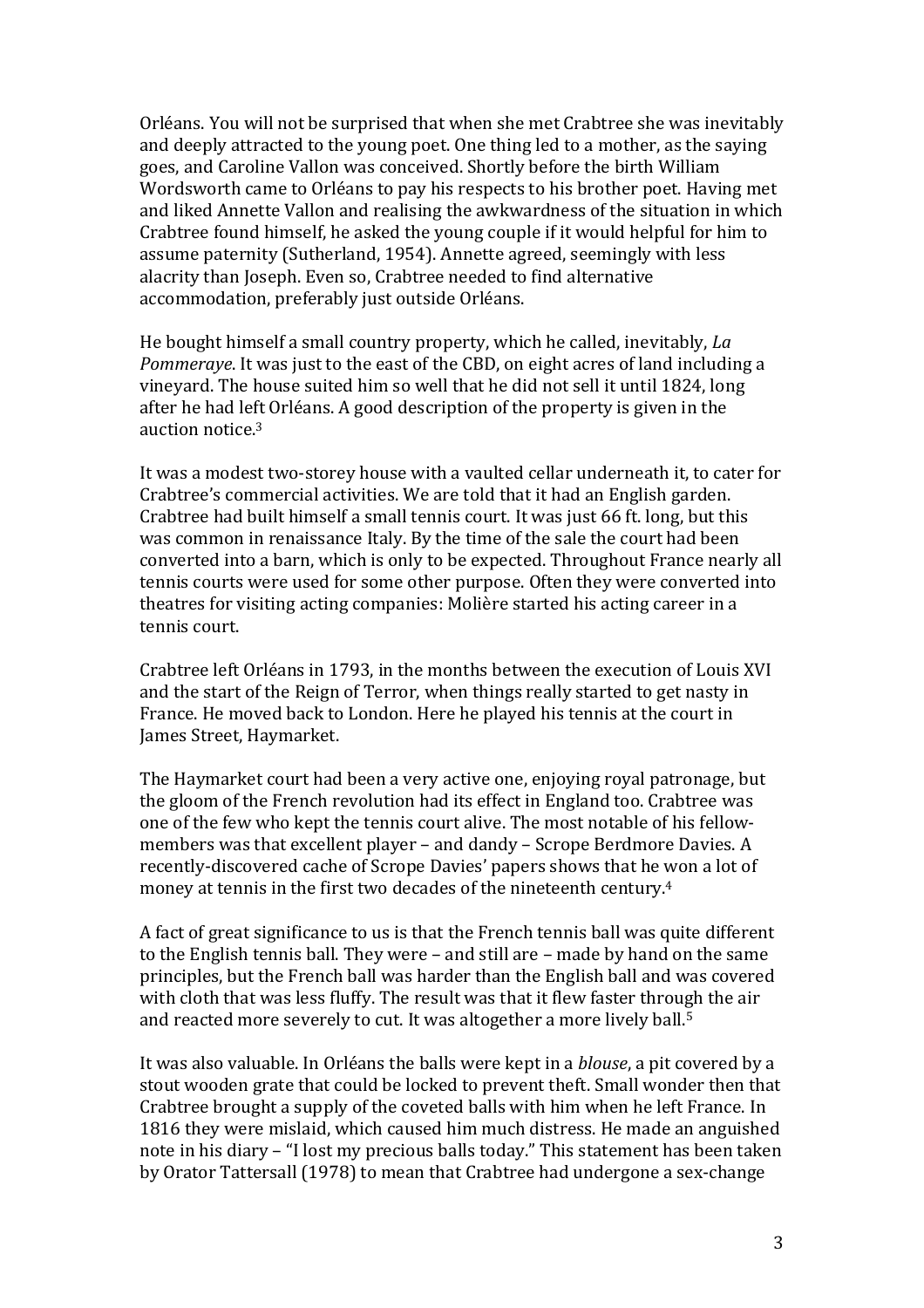operation. Perhaps the use of the scalpel had been suggested to him by the added comment: 'they were nicked.'

We can dismiss this proposition outright. Such an operation was in no way feasible at that time, and Tattersall's theory flies in the face – if I may use that expression – of all that we know about Crabtree.

But we have gone too far ahead in time. The Revolution, which drove Crabtree from France, continued until November 1799, when Napoleon Bonaparte took power. Far from easing the situation, Napoleon's expansionist activities threw the whole of Europe and Russia into turmoil. Nation states large and small were drawn into the conflict, and some – like Geneva – were entirely consumed by it. Long before Napoleon met his waterloo his opponents knew that the end was in sight. They convened the Conference of Vienna at the end of 1814 to try to formulate a plan for peace in Europe. It was not a Congress in the modern sense, in that representatives came and went over a six-month period and met at many locations and social events.

Joseph Crabtree was a member of the British Delegation (Mason 2001) and his brief was, according to Orator Sinnhuber (2002) to use unofficial social contacts 'to discover the schemes of the major powers at the Congress and, if possible, to turn them in a direction beneficial to England.' Among Crabtree's many contacts were Charles Pictet de Rochemont and Jean-Gabriel Eynard from Geneva. They told him *inter alia* that the old tennis court in Geneva was about to be brought back into play. The court in Rue Chevalu had been built in 1652, but it had fallen into disuse even before the French Revolution. <sup>6</sup> With the return of independence to Geneva the tennis court was restored by a committee headed by Marc-Auguste Pictet, who was the Professor of Natural Science at the University of Geneva and the brother of the Charles just mentioned.

Naturally Crabtree would want go to Geneva to see the court; even more so because Rue Chevalu had been renamed Rue Jean-Jacques Rousseau in recognition of Rousseau's contribution to the ideals of the Revolution. The first opportunity to see them came in the summer of 1816. He stayed with Marc-Antoine Pictet, on Charles' introduction; this urbane polymath proved to be an ideal host.

Crabtree was not the only English tourist in Geneva in the summer of 1816. There were the Shelleys – Percy Bysshe Shelley, his wife Mary and her half-sister – who arrived in May 1816. They stayed at the Maison Chapuis, near Coligny, on the southern shore of Lake Geneva. A fortnight later Lord Byron and his two servants arrived, with his personal physician, Dr John Polidori. They also stayed at Coligny, but at the Villa Diodati, which was a just few minutes' walk from the Shelley party. Byron was joined soon after by his guests John Cam Hobhouse and Crabtree's friend Scrope Davies. 7

Cam Hobhouse recorded a very significant event in his diary. On Wednesday 4 September he wrote: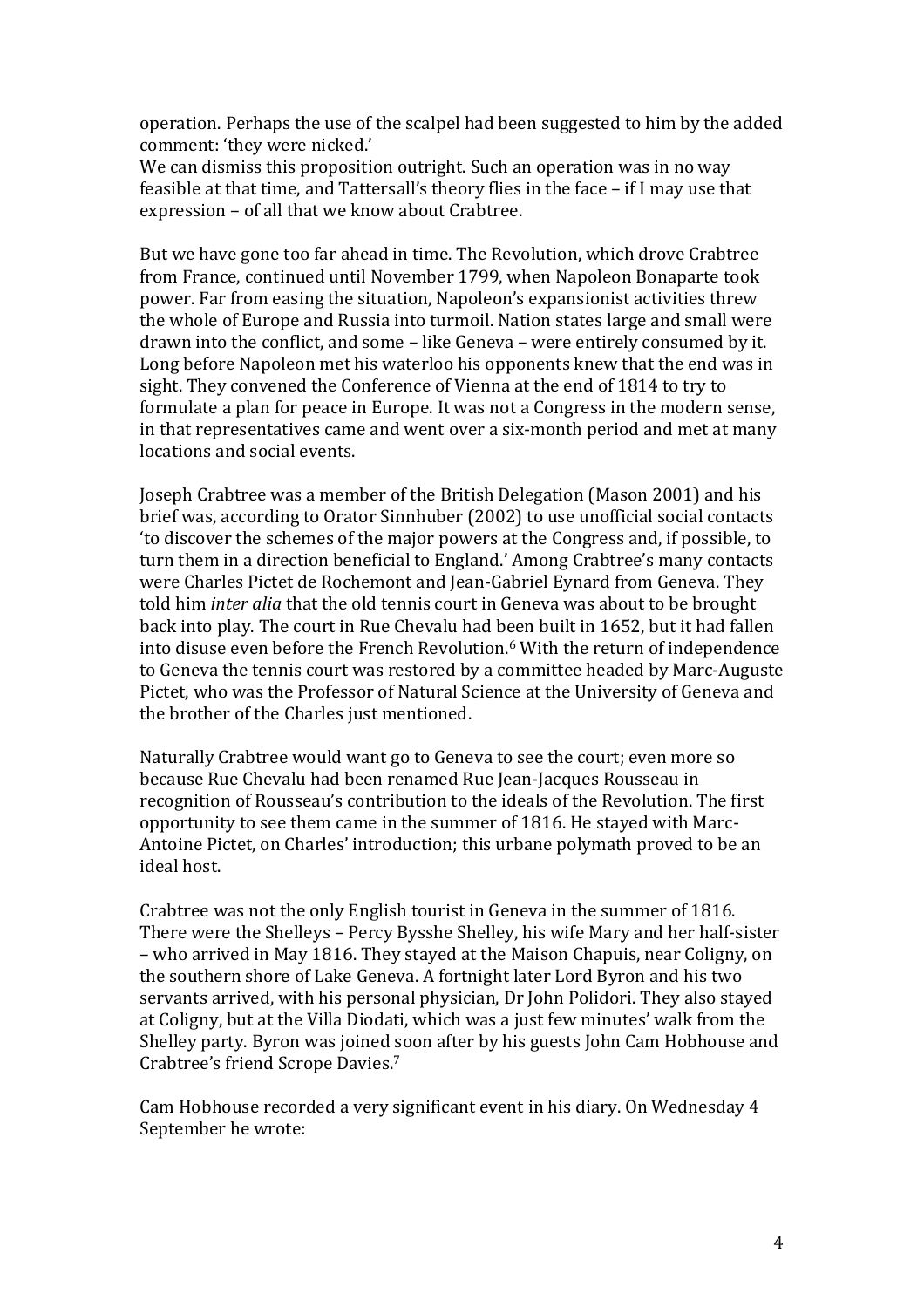I went to play tennis with the marker this morning – a match which brought Professor Pictet, who amongst his other pursuits is manager of the tennis court, and has written a treatise on it, to the place, and another twenty who had not seen such an amateur for a long time…Davies was beat three sets even by the marker, the first hard match.

The marker was the head professional, Henri Delahaye, who had come from Paris. Crabtree, who was Pictet's guest, was of course among the 'other twenty' who saw this important match. Polidori and Byron's servants were there, but not Lord Byron himself. Byron obviously had no wish to meet Crabtree, because there was bad blood between them.

The previous year, after leaving the Congress of Vienna, Crabtree had returned to England and had not only cuckolded the newly-wed Byron but had sired a daughter, Ada (Tattersall, 1978). In her maturity, as Ada Lovelace, she was to play an important role in the development of computers. Parenthetically, this episode was thoroughly discussed by Orator Breen (2018), who permitted himself the observation that Crabtree's contribution to computer technology was truly seminal.

While Lord Byron was in Geneva he several times attended the brilliant salon at Coppet run by Madame Germaine de Staël, a woman of breathtaking intellect and passion. Byron could not have known that Crabtree had had a brief liaison with Germaine de Staël, twenty-four years earlier (Tancock, 1960). Brief it may have been, but the affair made a great impression on Crabtree. He wrote a poem – one that may sound vaguely familiar – which started:

Germaine kissed me when we met Her jumper heaving o'er the satin. Time, you thief, who loves to get Sweets into your list, put that in!

I have tried without success to find any further verses. He did give a copy to his friend and fellow-poet Leigh Hunt, but there, I am afraid, the trail runs cold.

Crabtree returned to London after his stay in Geneva, and doubtless continued to play tennis there. He was sixty-five years of age, but we are talking of a sport where players do not gain their full potential until their mid-thirties. The Frenchman Joseph Barcellon, Crabtree's contemporary, was fifty-two when he retired undefeated as world champion of real tennis. The current world champion, the Australian Robert Fahey, is also fifty-two, having first won the title twenty-eight years ago.

The Geneva interlude is the last documentation we have of Crabtree's interest in real tennis. I regret that I have been unable to point to a lasting memorial of Joseph Crabtree in the game. No records of the *Cercle du jeu de paume d'Orléans* have survived and the municipal library contains no relevant printed material. The *Traité sur la connoissance du royale jeu de paume* by Bruyset de Manevieux was published in Lyon in 1783. This was the year that Crabtree arrived in